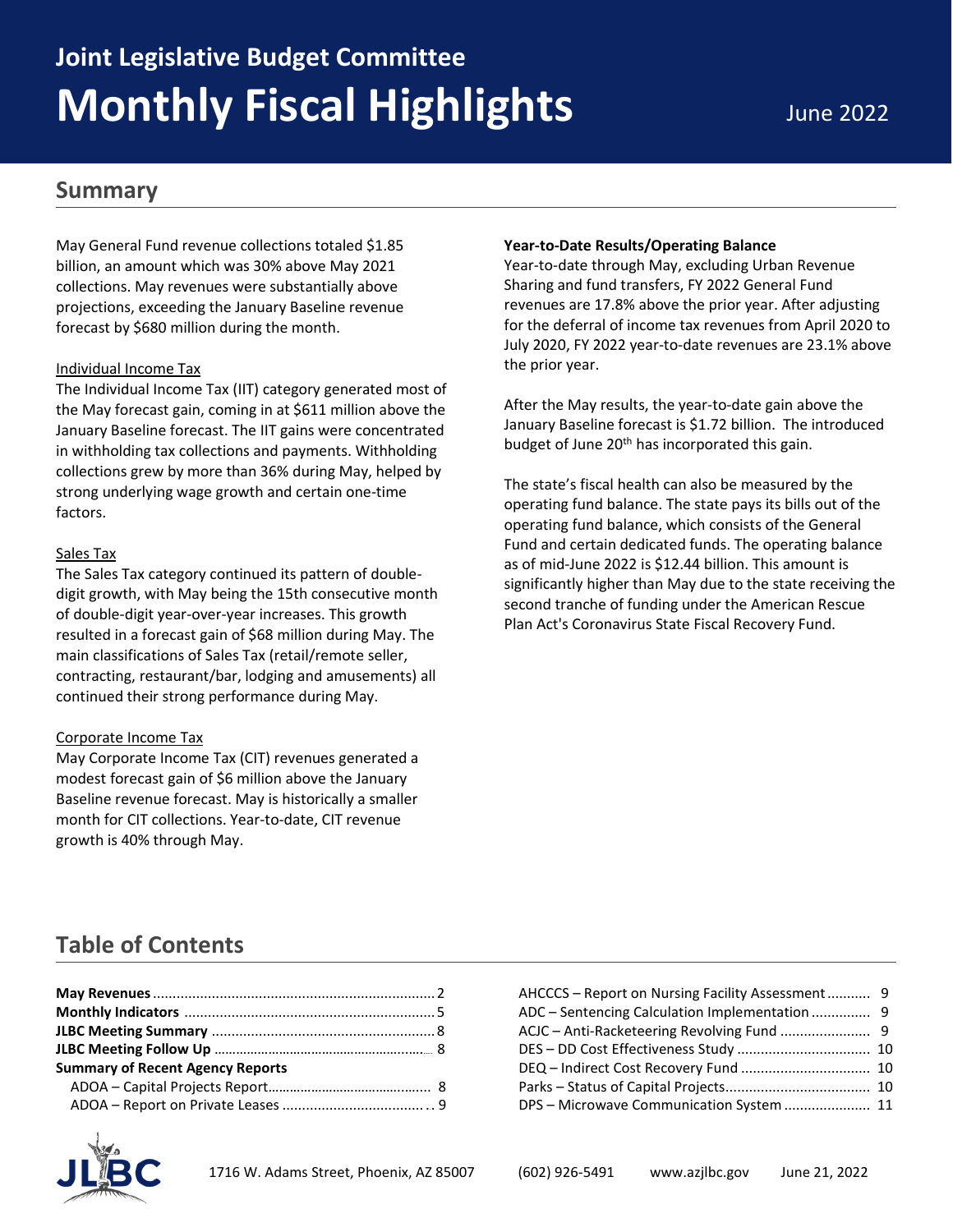### **May Revenues**

| Table 1      |                    |                                        |                     |
|--------------|--------------------|----------------------------------------|---------------------|
|              |                    | General Fund Revenues (\$ in Millions) |                     |
|              | FY 2022            | <b>Difference From</b>                 | <b>Difference</b>   |
|              | <b>Collections</b> | <b>Baseline Forecast</b>               | <b>From FY 2021</b> |
| May          | \$1,853.7          | \$680.3                                | \$428.2             |
| Year-to-Date | \$14,622.5         | \$1,719.8                              | \$2,379.8           |

**Sales Tax** collections of \$638.1 million were 15.6% above May of last year and \$68.0 million above the January Baseline forecast. An estimated \$12 million of May's sales tax revenue was overstated due to duplicate processing of some payments remitted to the Department of Revenue. To correct this processing error, June's sales tax revenue will be reduced by the same amount, or  $\zeta(12)$  million. Year to date, sales tax revenue is up by 16.2% and is \$201.1 million above forecast. May marked the 15<sup>th</sup> consecutive month that year-over-year collections grew by a double-digit percentage rate. Moreover, the year-overyear growth rate has exceeded 10% in 20 of the last 24 months, which ties the current record set in the 24-month period from October 2004 to September 2006.

As noted in May's *Monthly Fiscal Highlights*, the historically high continuous growth in sales tax collections is likely due to a combination of factors, including strong consumer demand and a high rate of inflation.

*Table 2* provides more details on the 5 major sales tax categories as well as the smaller Transient (Hotel/Motel) Lodging and Amusements classifications. All the categories listed in *Table 2* below performed well in May, posting double-digit growth rates, except for the Utilities Tax, which grew by 3.8%.

| Table 2                       |       |            |  |  |  |  |
|-------------------------------|-------|------------|--|--|--|--|
| <b>Sales Tax Growth Rates</b> |       |            |  |  |  |  |
| <b>Compared to Prior Year</b> |       |            |  |  |  |  |
|                               | May   | <b>YTD</b> |  |  |  |  |
| Retail/Remote Seller          | 11.9% | 14.7%      |  |  |  |  |
| Contracting                   | 31.3% | 9.0%       |  |  |  |  |
| Use                           | 16.9% | 10.8%      |  |  |  |  |
| Restaurant & Bar              | 17.6% | 30.1%      |  |  |  |  |
| <b>Utilities</b>              | 3.8%  | 0.8%       |  |  |  |  |
| Hotel/Motel Lodging           | 46.0% | 74.1%      |  |  |  |  |
| Amusements                    | 81.6% | 116.2%     |  |  |  |  |

**Individual Income Tax (IIT)** net collections reached a record-high level of \$1.17 billion in May, 44.0% more than May 2021 and \$611.2 million above the January Baseline forecast. Year to date (YTD) through May, net IIT revenue is up by 17.1% over the same period in the prior year and \$1.45 billion above the forecast. After adjusting for the impact of the 2020 tax-filing deferral, which moved the filing due date from April to July, YTD growth is 29.5%.

May withholding collections were \$537.9 million, 36.9% higher than the previous May and \$120.6 million above the January Baseline forecast. As shown in *Table 3* below, year to date through May, withholding tax revenue has grown 13.5% compared to the same period in the prior year and exceeds the January Baseline forecast by \$195.8 million. The unusually high May withholding growth is likely attributable to three factors: 1) At the end of April, an Arizona resident won a \$473.1 million Powerball lottery jackpot, which by law is subject to automatic withholding that was likely deposited in early May; 2) May had an additional processing day compared to May 2021; and 3) strong, continued employment and wage growth in Arizona.

Payments in May were \$737.7 million, an increase of 2.6%, over May 2021 and \$483.2 million above the January Baseline forecast. May's large forecast gain was surprising especially considering that payments in May 2021 were "artificially inflated" as a result of the tax filing due date deferral from April 15<sup>th</sup> to May 17<sup>th</sup> last year. As shown in *Table 3* below, year to date through May, payments have increased 12.1% compared to the same period in FY 2021 and are \$773.1 million above the Baseline forecast. Accounting for the 2020 tax-filing deferral, year to date payments have grown 52.3%.

The amount of refunds in May was \$105.7 million and since this was \$(7.3) million less than projected, it resulted

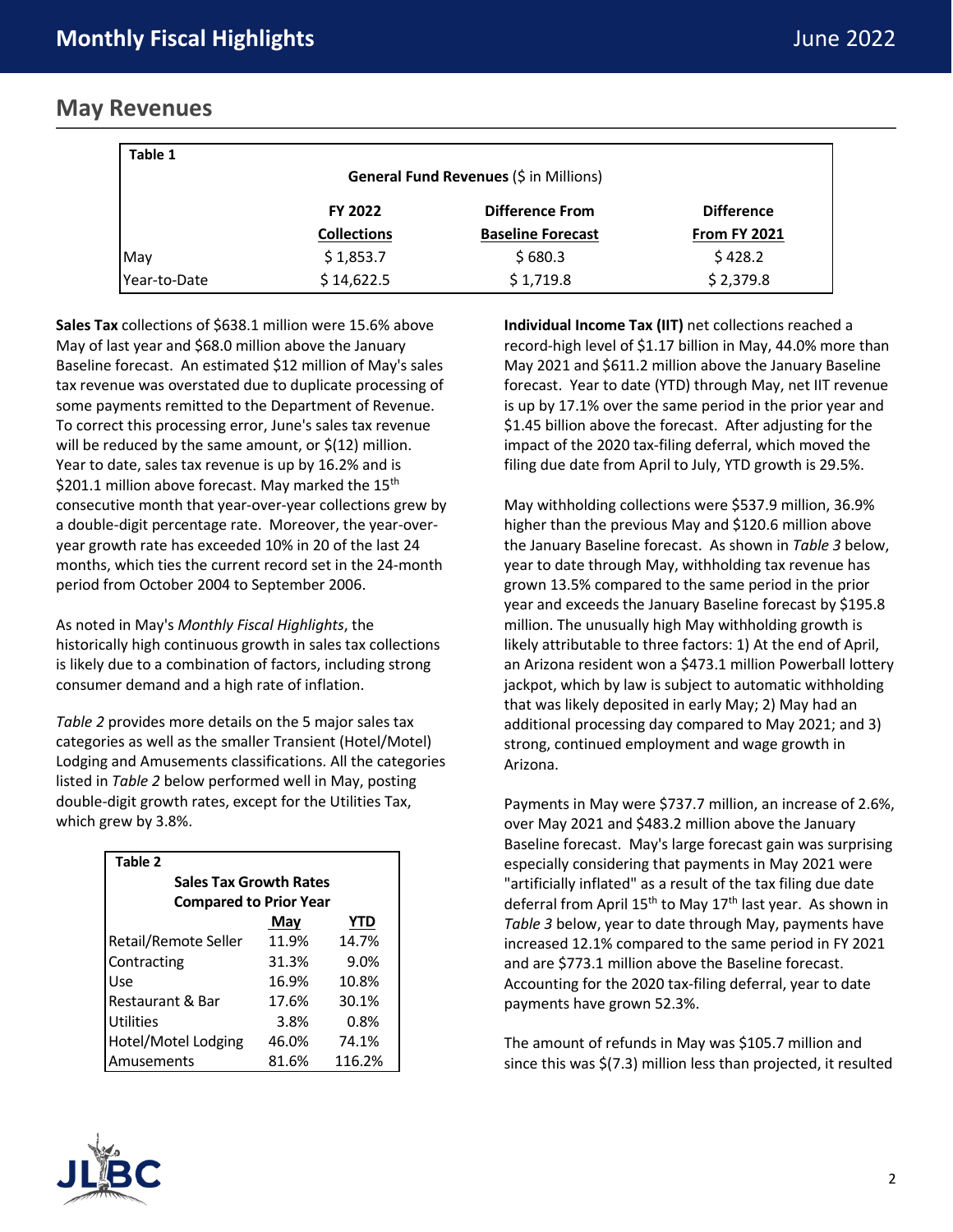in a forecast gain of \$7.3 million. Year to date through May, lower-than-projected refunds have generated a forecast gain of \$477.3 million.

As noted above, the IIT forecast gain was \$611.2 million in May and \$1.45 billion through the first 11 months of FY 2022. There are likely several reasons for the much largerthan-projected level of IIT collections, including strong growth in wage and salary disbursements and large capital gains realized by taxpayers in calendar year 2021 and then included on their tax returns filed in 2022.

| Table 3                                   |         |       |  |  |  |  |
|-------------------------------------------|---------|-------|--|--|--|--|
| <b>Individual Income Tax Growth Rates</b> |         |       |  |  |  |  |
| <b>Compared to Prior Year</b>             |         |       |  |  |  |  |
|                                           | May     | YTD   |  |  |  |  |
| Withholding                               | 36.9%   | 13.5% |  |  |  |  |
| <b>Estimated/Final Payments</b>           | 2.6%    | 12.1% |  |  |  |  |
| Refunds                                   | (64.7)% | 17.1% |  |  |  |  |

**Corporate Income Tax (CIT)** net collections were \$39.7 million in May, (28.6)% lower than May 2021 but \$6.4 million above the January Baseline forecast. Year to date, net collections through May are \$967.4 million, which is 40.0% above the same period in FY 2021 and \$123.4 million above forecast. CIT is currently on track to exceed the record-level of \$986.2 million collected in FY 2007.

**Insurance Premium Tax (IPT)** revenue was \$46.6 million in May, which was  $(5.4)$ % less than in May 2021 and  $\zeta(3.1)$ million below the January Baseline forecast. Year to date through May, IPT revenue is up 10.8% compared to the same period in FY 2021 and \$15.2 million above forecast.

The amount of **Tobacco Tax** deposited into the General Fund in May was \$2.0 million, which is 7.6% above May 2021 and \$(11,000) below the January Baseline forecast. Year to date, General Fund tobacco tax revenues total \$19.2 million, (4.5)% below the amount collected in the same period in FY 2021 and  $\zeta(1.1)$  million below forecast.

**Liquor Tax** revenue deposited into the General Fund in May was \$4.0 million. This is (0.4)% below the amount deposited in May 2021 and \$(0.2) million below the January Baseline forecast. Through May, General Fund liquor tax revenue is \$40.0 million, which is 1.3% above the same period in FY 2021 and \$(1.1) million below forecast.

The **Lottery Commission** reported that total ticket sales in May were \$119.9 million. This amount is \$(10.6) million, or (8.1)%, below May 2021. Year to date, ticket sales are \$1.3 billion, which is (5.6)% below the prior year.



**Highway User Revenue Fund (HURF)** collections of \$131.4 million in May were (2.0)% below the amount collected in May 2021 and \$(6.7) million below forecast. Year to date, HURF collections have increased by 5.4% compared to the same period in the prior year and are \$25.2 million above forecast.

Due to delays in reporting final April revenues for various revenues sources, DOR has made **technical adjustments** to prior month collection figures. For April, DOR has increased the amount of prior General Fund revenue collections by \$3,900, and the adjustment has been included in the reported year-to-date results.

The state collected \$13.4 million in dedicated **Marijuana Excise Taxes** in May and \$120.4 million fiscal year to date. May saw the highest level of state revenue collected from the marijuana excise tax so far, continuing a recent trend in recreational marijuana sales and surpassing the previous record set in April by \$0.7 million.

The total combined amount of **Medical and Recreational state Transaction Privilege Tax (TPT)** was \$6.7 million in May and \$67.9 million fiscal year to date. Of this amount, the General Fund received \$4.9 million in May. Year to date, the General Fund has received a total of \$50.1 million in state TPT from medical and recreational marijuana retail sales.

| Table 4                                                                      |       |        |  |  |  |  |  |  |
|------------------------------------------------------------------------------|-------|--------|--|--|--|--|--|--|
| <b>Marijuana State Tax Collections and Distributions</b><br>(\$ in Millions) |       |        |  |  |  |  |  |  |
| <u>YTD</u><br><u>May</u><br>\$13.4<br>\$120.4<br><b>Marijuana Excise Tax</b> |       |        |  |  |  |  |  |  |
| Medical Marijuana TPT*<br>Distribution:                                      | \$2.8 | \$34.0 |  |  |  |  |  |  |
| General Fund                                                                 | \$2.1 | \$25.1 |  |  |  |  |  |  |
| Counties                                                                     | \$0.5 | \$5.5  |  |  |  |  |  |  |
| Cities                                                                       | \$0.3 | \$3.4  |  |  |  |  |  |  |
| Recreational Marijuana TPT*<br>Distribution:                                 | \$3.9 | \$33.9 |  |  |  |  |  |  |
| <b>General Fund</b>                                                          | \$2.9 | \$25.0 |  |  |  |  |  |  |
| Counties                                                                     | \$0.6 | \$5.5  |  |  |  |  |  |  |
| Cities                                                                       | \$0.4 | \$3.4  |  |  |  |  |  |  |
| \$20.1<br>\$188.3<br><b>Total State Marijuana Tax</b><br><b>Collections</b>  |       |        |  |  |  |  |  |  |
| * Amounts may not add to total due to rounding                               |       |        |  |  |  |  |  |  |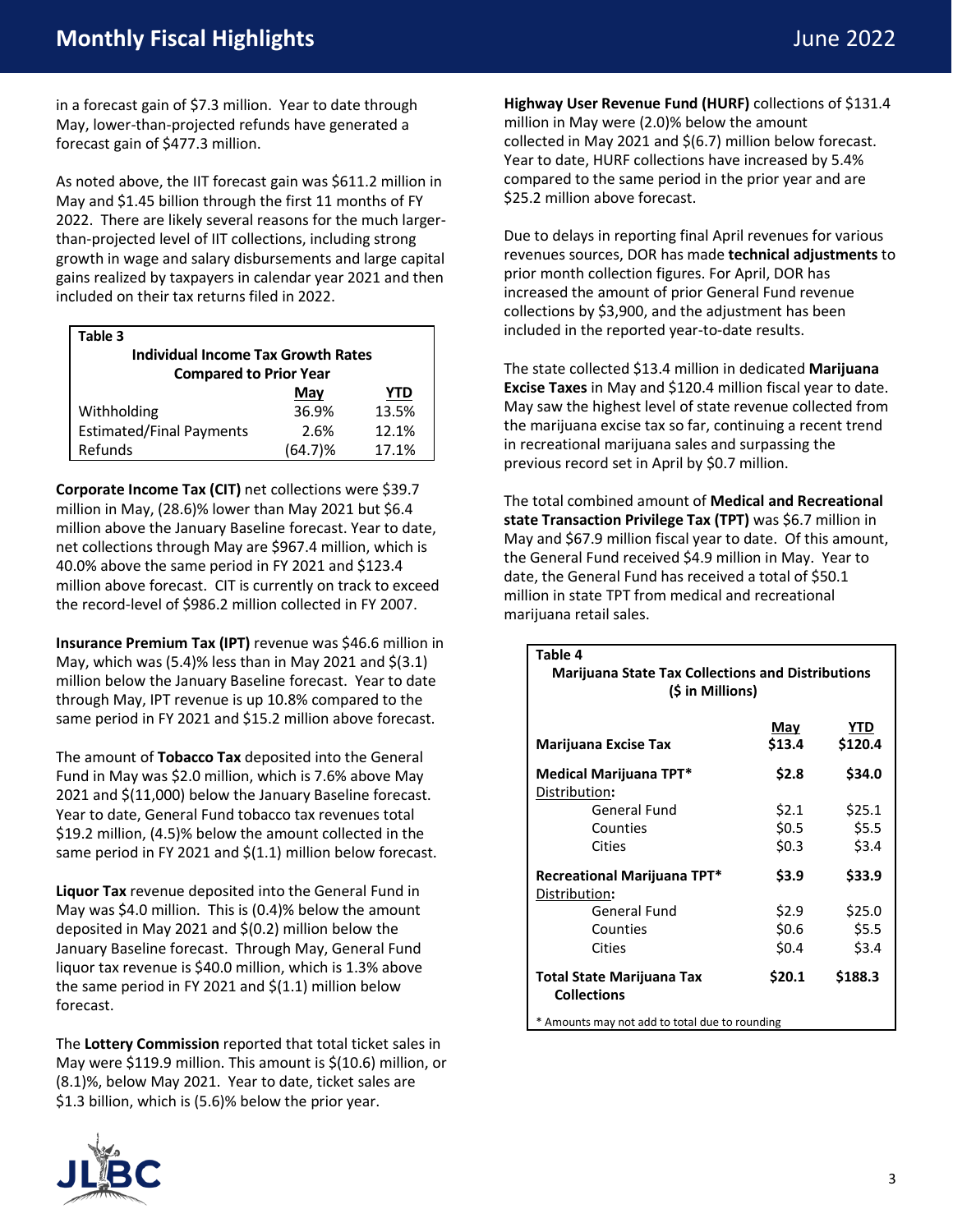## **General Fund Revenue: Change from Previous Year and Baseline Forecast May 2022**

|                                     | <b>Current Month</b> |               |                          |                | FY 2022 YTD (Eleven Months) |                  |                 |                          |                          |                          |
|-------------------------------------|----------------------|---------------|--------------------------|----------------|-----------------------------|------------------|-----------------|--------------------------|--------------------------|--------------------------|
|                                     | <b>Change From</b>   |               |                          |                | Change from                 |                  |                 |                          |                          |                          |
|                                     | Actual               |               | May 2021                 |                | <b>Baseline Forecast</b>    | Actual           | May 2021        |                          | <b>Baseline Forecast</b> |                          |
|                                     | May 2022             | Amount        | Percent                  | Amount         | Percent                     | May 2022         | Amount          | Percent                  | Amount                   | Percent                  |
| <b>Taxes</b>                        |                      |               |                          |                |                             |                  |                 |                          |                          |                          |
| Sales and Use                       | \$638,101,552        | \$86,240,621  | 15.6 %                   | \$67,974,377   | 11.9 %                      | \$6,560,786,205  | \$913,231,012   | 16.2 %                   | \$201,118,804            | 3.2 %                    |
| Income - Individual                 | 1,169,946,731        | 357,254,624   | 44.0                     | 611,161,525    | 109.4                       | 6,773,687,781    | 990,509,157     | 17.1                     | 1,446,130,335            | 27.1                     |
| - Corporate                         | 39,680,912           | (15,864,421)  | (28.6)                   | 6,375,225      | 19.1                        | 967,364,954      | 276,217,579     | 40.0                     | 123,407,066              | 14.6                     |
| Property                            | 7,440,105            | 515,474       | 7.4                      | 3,755,092      | 101.9                       | 29,547,560       | 3,613,530       | 13.9                     | 4,220,954                | 16.7                     |
| Luxury - Tobacco                    | 1,983,509            | 140,926       | 7.6                      | (10, 688)      | (0.5)                       | 19,150,745       | (892, 799)      | (4.5)                    | (1, 135, 654)            | (5.6)                    |
| - Liquor                            | 4,025,021            | (16, 275)     | (0.4)                    | (211, 042)     | (5.0)                       | 40,038,703       | 517,626         | 1.3                      | (1, 149, 966)            | (2.8)                    |
| <b>Insurance Premium</b>            | 46,590,838           | (2,637,469)   | (5.4)                    | (3, 106, 969)  | (6.3)                       | 556,271,025      | 54,032,965      | 10.8                     | 15,197,106               | 2.8                      |
| <b>Other Taxes</b>                  | 890,179              | (459, 696)    | (34.1)                   | 4,789          | 0.5                         | 15,552,467       | 1,179,650       | 8.2                      | 1,096,840                | 7.6                      |
| <b>Sub-Total Taxes</b>              | \$1,908,658,848      | \$425,173,782 | 28.7 %                   | \$685,942,311  | 56.1 %                      | \$14,962,399,439 | \$2,238,408,720 | 17.6 %                   | \$1,788,885,485          | 13.6 %                   |
| <b>Other Revenue</b>                |                      |               |                          |                |                             |                  |                 |                          |                          |                          |
| Lottery                             | $\mathbf 0$          | $\mathbf 0$   | $\overline{\phantom{a}}$ | 0              | $\overline{\phantom{a}}$    | 183,680,234      | 78,939,785      | 75.4                     | (38, 729, 966)           | (17.4)                   |
| Gaming                              | 3,604,330            | 3,604,330     | $\overline{\phantom{a}}$ | (396, 433)     | (9.9)                       | 7,412,575        | 7,412,575       | $\overline{\phantom{a}}$ | (14, 307, 014)           | (65.9)                   |
| License, Fees and Permits           | 2,268,437            | 31,481        | 1.4                      | 379,449        | 20.1                        | 36,853,973       | 2,419,742       | 7.0                      | 2,846,506                | 8.4                      |
| Interest                            | 482                  | (482)         | (50.0)                   | (3, 243)       | (87.1)                      | 16,945,156       | 17,023,366      | $\overline{\phantom{a}}$ | (5, 373)                 | (0.0)                    |
| Sales and Services                  | 1,728,646            | (407, 697)    | (19.1)                   | (282, 506)     | (14.0)                      | 26,391,098       | 3,067,593       | 13.2                     | 2,167,620                | 8.9                      |
| <b>Other Miscellaneous</b>          | 161,225              | (3,584,054)   | (95.7)                   | (3,310,883)    | (95.4)                      | 22,044,247       | (3,332,665)     | (13.1)                   | (8,368,195)              | (27.5)                   |
| Disproportionate Share              | 0                    | 0             | $\overline{\phantom{a}}$ | 0              | $\overline{\phantom{a}}$    | $\mathbf 0$      | 0               | $\overline{\phantom{a}}$ | $\mathbf 0$              | $\overline{\phantom{a}}$ |
| <b>Transfers and Reimbursements</b> | 315,838              | (497,000)     | (61.1)                   | (2,062,322)    | (86.7)                      | 40,146,389       | (29,055,280)    | (42.0)                   | (12,698,218)             | (24.0)                   |
| <b>Sub-Total Other Revenue</b>      | \$8,078,959          | ( \$853, 422) | $(9.6)$ %                | ( \$5,675,938) | $(41.3)$ %                  | \$333,473,671    | \$76,475,116    | 29.8 %                   | ( \$69,094,640)          | $(17.2)$ %               |
| <b>TOTAL BASE REVENUE</b>           | \$1,916,737,806      | \$424,320,360 | 28.4 %                   | \$680,266,373  | 55.0 %                      | \$15,295,873,110 | \$2,314,883,836 | 17.8 %                   | \$1,719,790,845          | 12.7 %                   |
| <b>Other Adjustments</b>            |                      |               |                          |                |                             |                  |                 |                          |                          |                          |
| <b>Urban Revenue Sharing</b>        | (63,032,358)         | 6,008,714     | (8.7)                    | (0)            | 0.0                         | (693, 355, 933)  | 66,095,854      | (8.7)                    | (0)                      | 0.0                      |
| One-Time Transfers                  | 0                    | $\Omega$      | $\overline{\phantom{a}}$ | $\mathbf 0$    | $\overline{\phantom{a}}$    | 20,000,000       | 20,000,000      | $\overline{\phantom{a}}$ | $\mathbf 0$              | 0.0                      |
| <b>Public Safety Transfers</b>      | 0                    | (2, 122, 109) | $\overline{\phantom{a}}$ | 0              | $\overline{\phantom{a}}$    | 0                | (21, 221, 091)  | $\overline{\phantom{a}}$ | $\mathbf 0$              | $\overline{\phantom{a}}$ |
| <b>Sub-Total Other Adjustments</b>  | (63,032,358)         | 3,886,605     | $(5.8)$ %                | (0)            | 0.0 %                       | (673, 355, 933)  | 64,874,763      | $(8.8)$ %                | (0)                      | 0.0%                     |
| <b>TOTAL GENERAL FUND REVENUE</b>   | \$1,853,705,449      | \$428,206,965 | 30.0 %                   | \$680,266,373  | 58.0 %                      | \$14,622,517,177 | \$2,379,758,599 | 19.4 %                   | \$1,719,790,845          | 13.3 %                   |
| <b>Non-General Funds</b>            |                      |               |                          |                |                             |                  |                 |                          |                          |                          |
| Highway User Revenue Fund           | 131,402,926          | (2,690,749)   | (2.0) %                  | (6,657,418)    | $(4.8)$ %                   | 1,560,048,305    | 79,970,837      | 5.4 %                    | 25,219,924               | 1.6 %                    |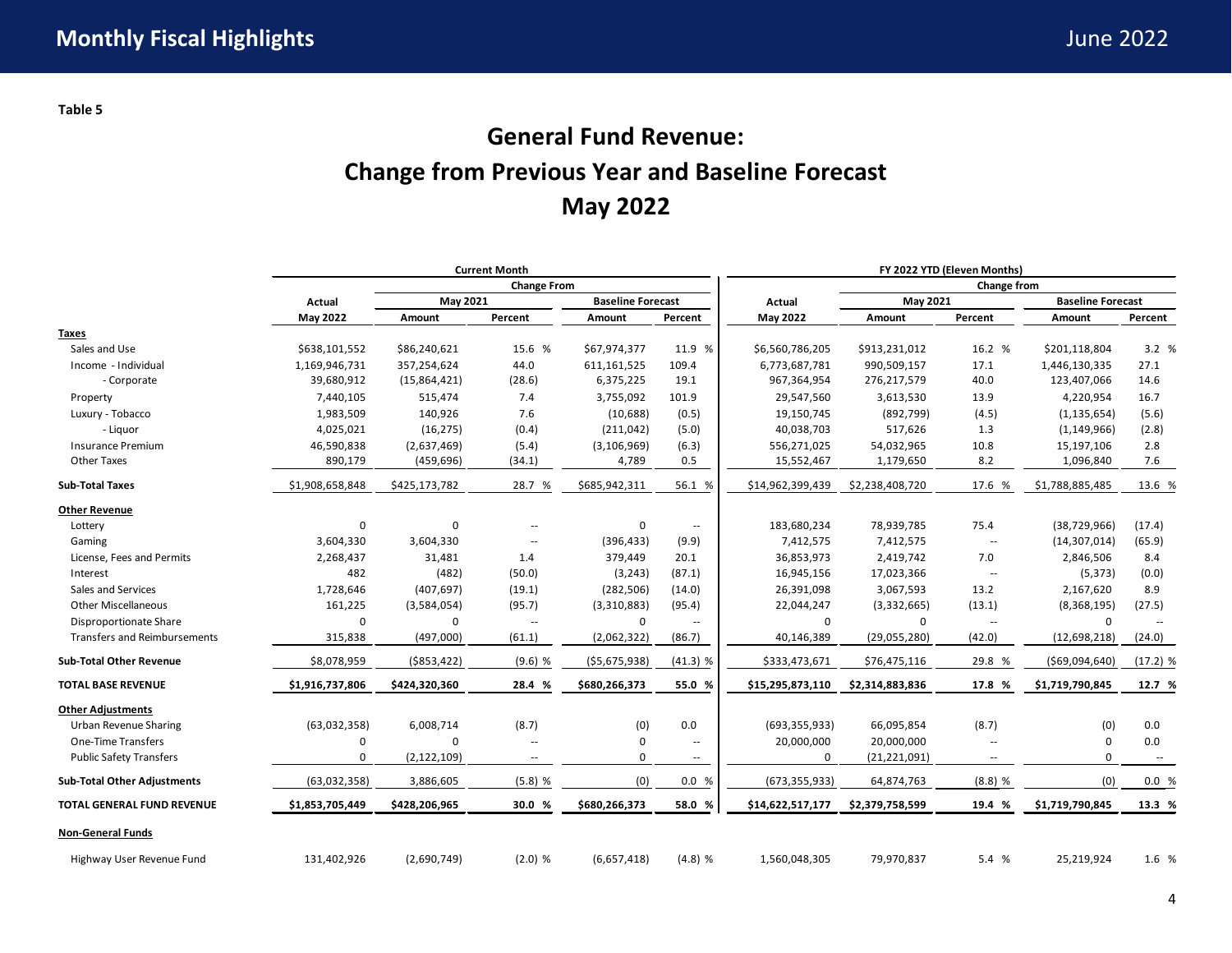### **Monthly Indicators**

#### **NATIONAL**

The U.S. Bureau of Economic Analysis' (BEA) second estimate for 1st quarter **U.S. Real Gross Domestic Product (GDP)** is a decrease of (1.5)%, revised downward from their advance estimate of (1.4)%.

The **Consumer Confidence Index**, published by the Conference Board, fell to 106.4 in May, a (2.0)% decline from the revised April number. In the past year, consumer confidence has fallen (11.3)%. Views of the present situation fell somewhat but are optimistic overall. Future expectations also fell and remain historically low due to inflation and concerns about monetary tightening.

The Conference Board's **U.S. Leading Economic Index** (LEI) decreased (0.3)% in April. According to the Conference Board's press release, this decline is the result of lowered consumer expectations and reduced residential building permits. Despite concerns surrounding inflation, interest rates, supply chain bottlenecks, and pandemic shutdowns in other areas of the world, the Conference Board anticipates moderate growth throughout the remainder of 2022. In the six-month period from October 2021 to April 2022, the LEI increased by 0.9%.

The U.S. Bureau of Labor Statistics **Consumer Price Index (CPI)** rose by 1.0% in May over the prior month. Before seasonal adjustment, prices were 8.6% higher than in May 2021. The year-over-year CPI growth encompassed increases of 5.5% for shelter, 10.1% in the food index, and 34.6% in energy (including 48.7% in gasoline) prices. These were the largest annual increases since March 1981 for food prices and since September 2005 for the energy index. Excluding food and energy, the "core" CPI grew by 6.0% in May over the same month in the prior year.

#### **ARIZONA**

Housing

In April, Arizona's 12-month total of **single-family building permits** was 46,353. This was a decrease of (1.7)% from March and (0.5)% below April 2021's 12-month total.

In April, Arizona's 12-month total of 20,172 **multi-family building permits** was 33.4% above the level for the comparable period ending in April 2021.



#### Tourism and Restaurants

In April, **revenue per available room** fell to \$130.21, representing a (15.2)% decrease from March's figure and a 45.5% increase over the amount reported for April 2021.

**Hotel occupancy** was 74.3% in April, which is (4.1)% below last month's occupancy rate and 6.5% higher than that of April 2021.

**Phoenix Sky Harbor Airport Ridership** fell to about 3.9 million in April, representing a (8.1)% decrease from March's ridership and a (2.0)% decrease from April 2019's figure.

According to data reported by OpenTable, on June 11, **daily restaurant reservations** were 20.0% above 2019 reservations on the comparable date.

#### Employment

According to the latest employment report released by the Arizona Office of Economic Opportunity (OEO), the state lost (5,500) **nonfarm jobs** in May compared to the prior month. Prior to the pandemic, nonfarm employment recorded an average loss of (6,700) jobs in May (2010- 2019). The private sector recorded a gain of 1,200 jobs over the month. Prior to the pandemic, the private sector averaged a loss of (1,000) jobs in May.

Compared to the same month in the prior year, Arizona gained 102,900 jobs in May, the smallest such gain since the state first started recovering job losses from the pandemic in April 2021. The nonfarm job growth rate in May was 3.5%. Year-over-year job gains were reported in all categories, except for Financial Activities, which lost (1,000) jobs.

As of May, Arizona has recovered 115% of the jobs lost since the start of the pandemic in March 2020. Employment in the state's Leisure and Hospitality sector in May was (6,700) jobs below the pre-pandemic level in February 2020. The U.S. nonfarm job recovery rate was 96% in May, or equivalently, (822,000) jobs short of the employment level in February 2020.

Arizona's seasonally adjusted unemployment rate remained unchanged in May at 3.2%, which is the lowest

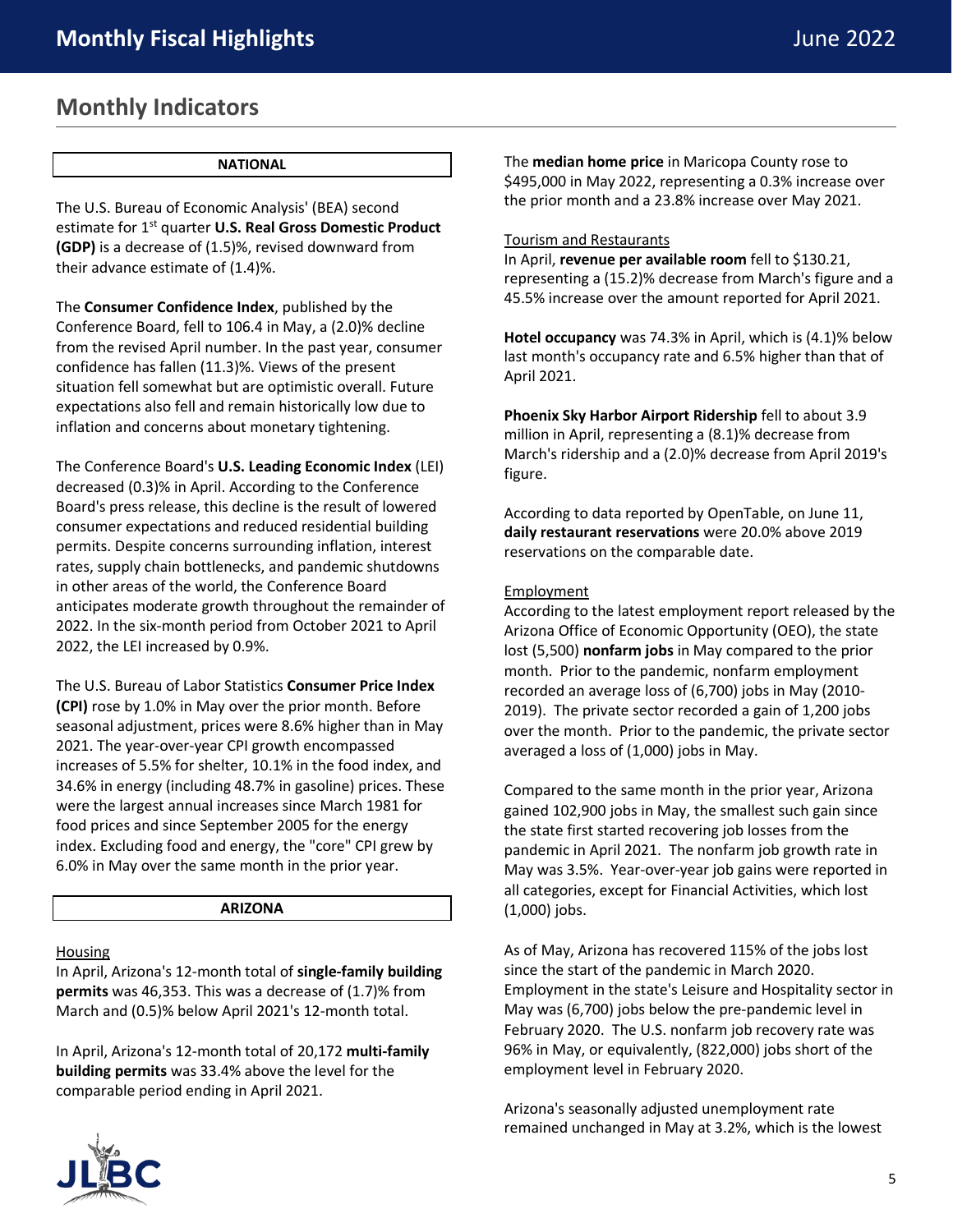jobless rate on record (with data going back to January 1976). The U.S. unemployment rate remained unchanged at 3.6% in May.

OEO reported that a total of 3,201 **initial claims for unemployment insurance** were filed in Arizona in the week ending on May 21<sup>st</sup>. For the same week in the prior year, 4,818 initial claims were filed.

According to OEO, for the week ending on May 14<sup>th</sup>, there were a total of 18,266 **continued claims for unemployment insurance** in Arizona. At this time one year ago, the continued claims were 54,566.

#### State Agency Data

As of June 1, 2022, the total **AHCCCS caseload** was 2.35 million members. Total monthly enrollment increased 0.7% in June over May , and increased 8.0% compared to a year ago. Parent and child enrollment in the Traditional population increased by 0.5% in June and was 7.2% higher than a year ago.

Other Acute Care enrollment, including Prop 204 Childless Adults, Other Prop 204, Adult Expansion, and KidsCare, was 1,046,651 in June – an increase of 0.8% over May and 9.4% above last year. For June 2022, Elderly, Physically Disabled and Developmental Disabilities Long -Term Care enrollment increased by 0.4%. At 66,151, this population is 1.8% higher than a year ago.

There were 12,661 **TANF** Cash Assistances cases in May 2022, representing a (0.7)% decrease from April. The yearover year number of cash benefit recipients has decreased by (14.4)%.

The **Supplemental Nutrition Assistance Program (SNAP)**, formerly known as Food Stamps, provides assistance to low -income households to purchase food. In May 2022, 862,676 people received food stamp assistance. This was a (0.8)% decrease from April, and a (10.6)% decrease since May 2021.

Based on information the Department of Child Safety provided for April 2022, **reports of child maltreatment** totaled 46,447 over the last 12 months, an increase of 8.1% over the prior year. There were 13,050 **children in out -of -home care** as of April 2022, or 11.6% less than in April 2021. Compared to the prior month, the number of out-of-home children decreased by (1.6)%.

The Arizona Department of Correction's **inmate population** was 33,599 as of May 31, 2022. This was a decrease of (0.1)% since April 30, 2022 and a (7.4)% decrease since May 2021.

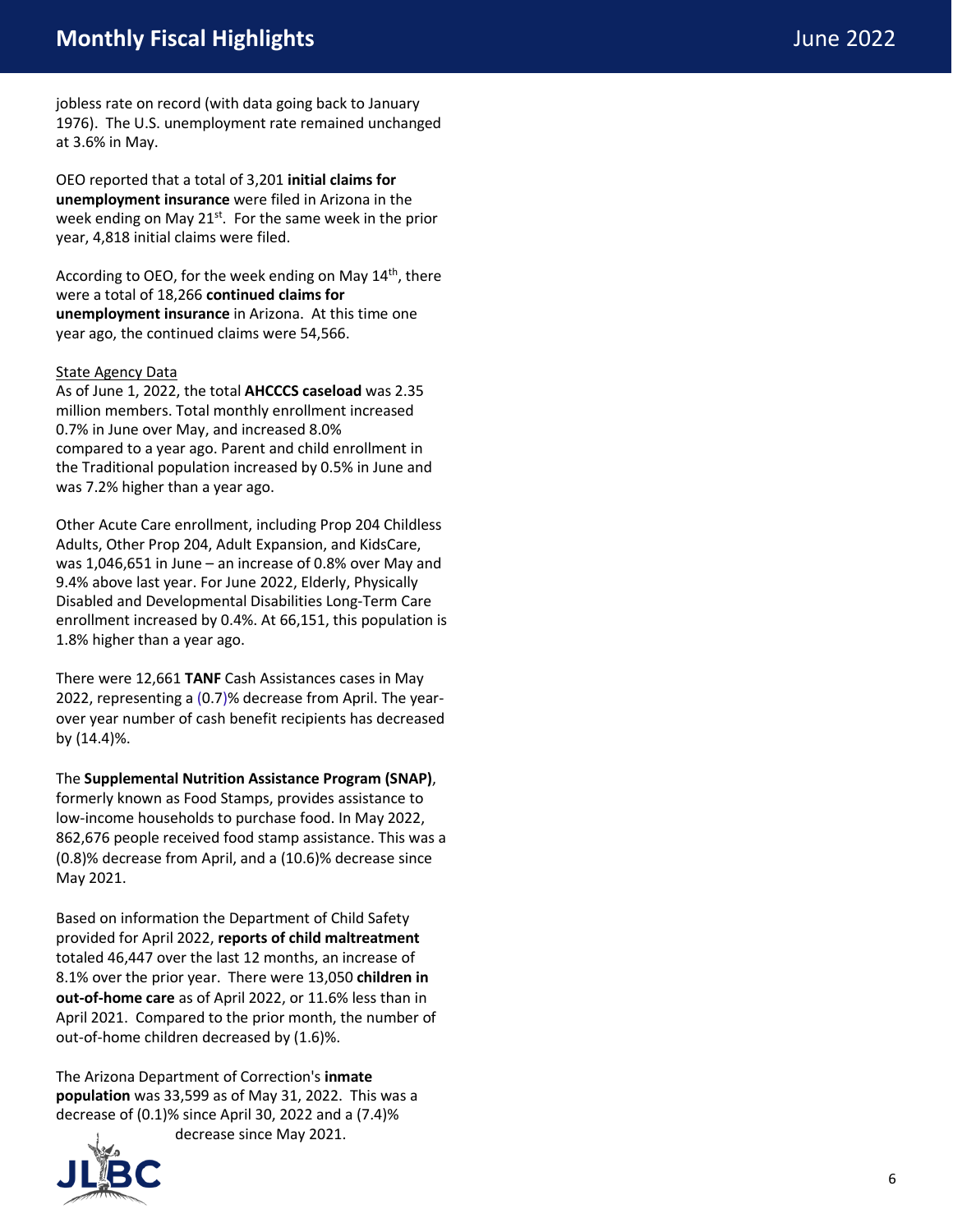| Table 6                                                                              |                        |                      |                             |                           |  |  |
|--------------------------------------------------------------------------------------|------------------------|----------------------|-----------------------------|---------------------------|--|--|
| <b>MONTHLY INDICATORS</b>                                                            |                        |                      |                             |                           |  |  |
| Indicator                                                                            | <b>Time Period</b>     | <b>Current Value</b> | Change From<br>Prior Period | Change From<br>Prior Year |  |  |
| Arizona                                                                              |                        |                      |                             |                           |  |  |
| Employment                                                                           |                        |                      |                             |                           |  |  |
| - Seasonally Adjusted Unemployment Rate                                              | May                    | 3.2%                 | 0.0%                        | (2.2)%                    |  |  |
| - Total Unemployment Rate                                                            | $1st$ Q 2022           | 8.1%                 | (0.9)%                      | (5.4)%                    |  |  |
| (discouraged/underemployed)                                                          |                        |                      |                             |                           |  |  |
| - Initial Unemployment Insurance Claims                                              | Week Ending May 21     | 3,201                | 2.8%                        | $(33.6)\%$                |  |  |
| - Continued Unemployment Insurance Claims                                            | Week Ending May 14     | 18,266               | 3.2%                        | $(66.5)\%$                |  |  |
| - Non-Farm Employment - Total                                                        | May                    | 3,038,900            | (0.2)%                      | 3.5%                      |  |  |
| Manufacturing                                                                        | May                    | 188,500              | 0.2%                        | 5.4%                      |  |  |
| Construction                                                                         | May                    | 180,500              | 0.1%                        | 2.2%                      |  |  |
| - Average Hourly Earnings, Private Sector                                            | May                    | \$29.84              | 5.3%                        | $(0.6)$ %                 |  |  |
| <b>Building</b>                                                                      |                        |                      |                             |                           |  |  |
| - Building Permits (12 month rolling sum)                                            |                        |                      |                             |                           |  |  |
| Single-family                                                                        | April                  | 46,353               | (1.7)%                      | $(0.5)$ %                 |  |  |
| Multi-family                                                                         | April                  | 20,172               | (1.5)%                      | 33.4%                     |  |  |
| - Maricopa County/Other, Single-                                                     |                        |                      |                             |                           |  |  |
| Family Home Sales (ARMLS)                                                            | May                    | 6,140                | 2.8%                        | (7.1)%                    |  |  |
| - Maricopa County/Other, Single-Family                                               |                        |                      |                             | 23.8%                     |  |  |
| Median Home Price (ARMLS)<br>- Maricopa Pending Foreclosures                         | May<br>April           | \$495,000<br>1,088   | 0.3%<br>1.5%                | 14.3%                     |  |  |
| <b>Tourism and Restaurants</b>                                                       |                        |                      |                             |                           |  |  |
| - Phoenix Sky Harbor Air Passengers                                                  | April                  | 3,917,963            | (8.1)%                      | 23.6%                     |  |  |
| - State Park Visitors                                                                | March                  | 344,247              | 30.0%                       | 16.6%                     |  |  |
| - Revenue Per Available Hotel Room                                                   | April                  | \$130.21             | (15.2)%                     | 45.5%                     |  |  |
| - Arizona Hotel Occupancy Rate                                                       | April                  | 74.3%                | (4.1)%                      | 6.5%                      |  |  |
| - Az OpenTable Reservations – % Change from 2019                                     | June 11                | N/A                  | N/A                         | 20.0%                     |  |  |
| <b>General Measures</b>                                                              |                        |                      |                             |                           |  |  |
| - Arizona Personal Income, SAAR                                                      | 4 <sup>th</sup> Q 2021 | \$394.4 billion      | 5.9%                        | 7.7%                      |  |  |
| - Arizona Population                                                                 | <b>July 2021</b>       | 7,276,316            | N/A                         | 1.4%                      |  |  |
| - State Debt Rating                                                                  |                        |                      |                             |                           |  |  |
| Standards & Poor's/Moody's Rating                                                    | May 2015/Nov 2019      | AA/Aa1               | N/A                         | N/A                       |  |  |
| Standards & Poor's/Moody's Outlook                                                   | May 2015/Nov 2019      | Stable/Stable        | N/A                         | N/A                       |  |  |
| <b>Agency Measures</b>                                                               |                        |                      |                             |                           |  |  |
| - AHCCCS Recipients                                                                  | June 1st               | 2,351,800            | 0.7%                        | 8.0%                      |  |  |
| <b>Traditional Acute Care</b>                                                        |                        | 1,239,000            | 0.5%                        | 7.2%                      |  |  |
| Other Acute Care                                                                     |                        | 1,046,600            | 0.8%                        | 9.4%                      |  |  |
| Long-Term Care - Elderly & DD                                                        |                        | 66,200               | 0.4%                        | 1.8%                      |  |  |
| - Department of Child Safety (DCS)<br>Annual Reports of Child Maltreatment (12-month | April                  | 46,447               | (0.86%)                     | 8.1%                      |  |  |
| total)                                                                               |                        |                      |                             |                           |  |  |
| DCS Out-of-Home Children                                                             | April                  | 13,050               | $(1.6\%)$                   | (11.6%)                   |  |  |
| Filled Caseworkers (1406 Budgeted)                                                   | April                  | 1,113                | (36)                        | (134)                     |  |  |
| - ADC Inmate Growth                                                                  | May                    | 33,573               | (0.1)%                      | (7.4)%                    |  |  |
|                                                                                      |                        |                      |                             |                           |  |  |
| - Department of Economic Security                                                    |                        |                      |                             |                           |  |  |
| - TANF Cash Assistance Recipients                                                    | May                    | 12,661               | (0.7)%                      | (14.4)%                   |  |  |
| - SNAP (Food Stamps) Recipients                                                      | May                    | 862,676              | (0.8)%                      | $(10.6)\%$                |  |  |
| <b>United States</b>                                                                 |                        |                      |                             |                           |  |  |
| - Gross Domestic Product                                                             | 1st Q, 2022 (2nd       | \$19.7 trillion      | (1.5)%                      | 3.5%                      |  |  |
| (Chained 2012 dollars, SAAR)                                                         | Estimate)              |                      |                             |                           |  |  |
| - Consumer Confidence Index (1985 = 100)                                             | May                    | 106.4                | (2.0)%                      | $(11.3)\%$                |  |  |
| - Leading Economic Index (2016 = 100)                                                | April                  | 119.1                | (0.3)%                      | 5.4%                      |  |  |
| - Consumer Price Index, SA (1982-84 = 100)                                           | May                    | 291.5                | 1.0%                        | 8.6%                      |  |  |

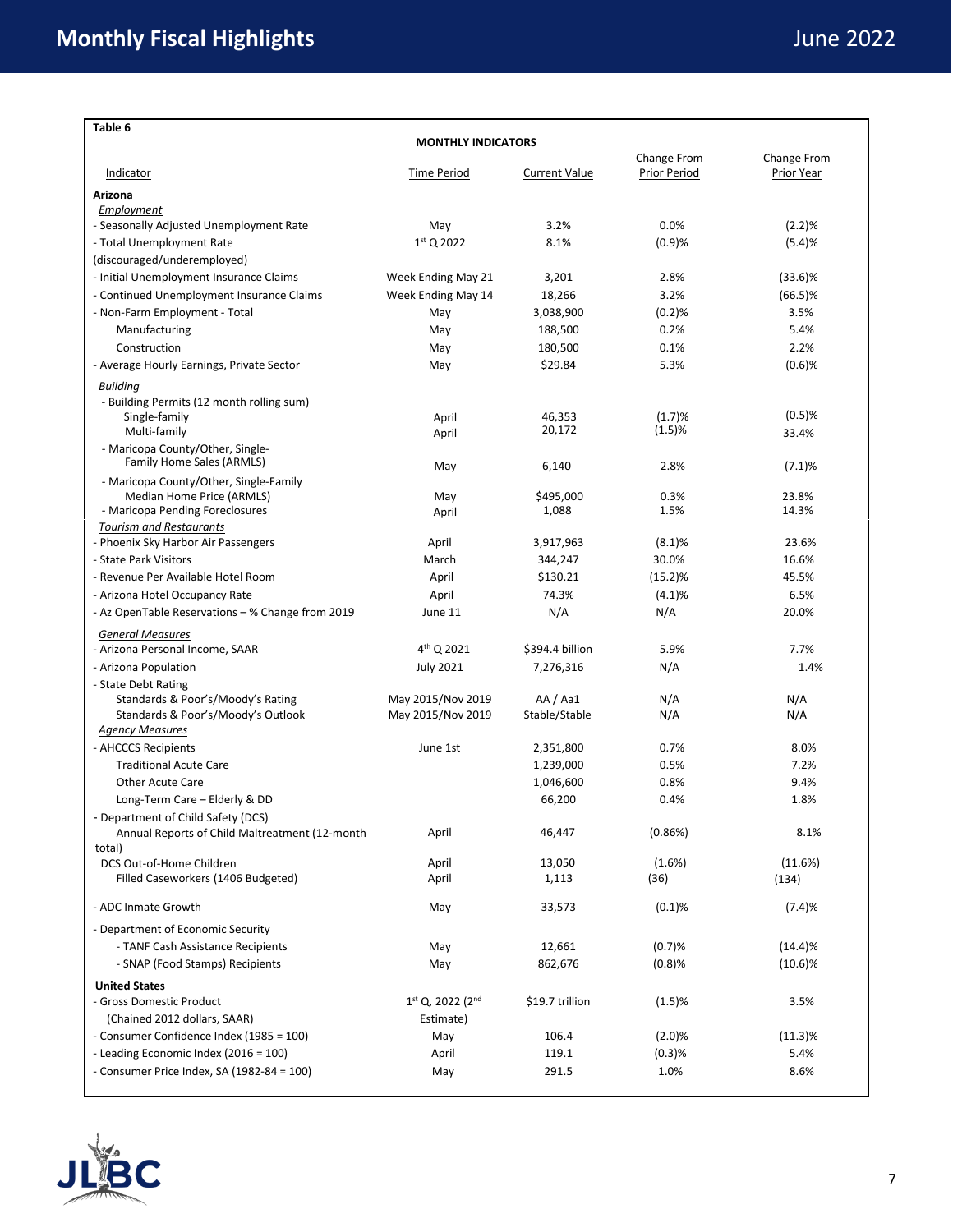### **JLBC Meeting Summary**

At its May 2022 meeting, the Joint Legislative Budget Committee considered the following issues:

#### Executive Session

**Arizona Department of Corrections** – Review of Inmate Healthcare Contract per A.R.S. § 38-431.03A2 – An FY 2022 General Appropriation Act footnote requires ADC to submit any proposed change to its inmate healthcare

### **JLBC Meeting Follow Up**

contracted rates to the Committee for review. The Committee gave a favorable review of the department's proposed new vendor contract. The Committee included a provision requiring the department to submit a report to the JLBC explaining how this contract will improve inmate healthcare outcomes and address the ongoing Parsons v. Shinn litigation.

**ADOA** – Report on FY 2022 Building Renewal Contingency – Pursuant to a provision from the July 2021 JCCR meeting, the Arizona Department of Administration (ADOA) submitted its report on the use of its \$500,000 building renewal emergency allocation. ADOA plans to use the contingency allocation to reconfigure space at 1110 W Washington (Department of Environmental Quality) in order to relocate the Board of Pharmacy and the Clean Elections Commission from 1616 W Adams (Land Department). The Department of Housing is reducing its space in the DEQ building to accommodate the consolidation. The consolidation leaves the Land Department building vacant. (Rebecca Perrera)

**Department of Administration** – Risk Management Administrative Expenses Report – Pursuant to a provision from the April 2022 meeting of the Joint Legislative Budget Committee, the Arizona Department of Administration (ADOA) submitted a report on the monthly expenditures for contracted Risk Management legal expenses. ADOA reported expenditures of \$687,800 from the line item in May 2022 (through May 26) with year-to-date expenditures at \$8.7 million.

ADOA's line item expenditures are within the original FY 2022 appropriation and ADOA has not yet utilized the \$3.0 million transferred to the line item in April 2022. (Rebecca Perrera)

**Attorney General** – Deferred Maintenance Capital Project – Pursuant to a provision from the December 2021 meeting of the Joint Committee on Capital Review, the Attorney General submitted a report detailing the final project scope and budget for the deferred maintenance capital project to replace ceiling grid and lighting, HVAC water source heat pumps, restroom fixtures and piping, and conduct ceiling maintenance at the 15 S. 15<sup>th</sup> Avenue building. The Attorney General reports that \$2.0 million of the \$4.0 million reviewed by the Committee has been expended as of May 2022. The project is in the design stage and is on track for completion on the original estimated completion date of June 30, 2023. (Ryan Fleischman)

### **Summary of Recent Agency Reports**

**Arizona Department of Administration** – Report on Capital Project Spending – Pursuant to an FY 2022 Capital Outlay Bill footnote, the Arizona Department of Administration (ADOA) reported the status of capital projects and capital project expenditures.

As of May 31, 2022, ADOA has spent \$16.9 million of its \$17.0 million FY 2020 building renewal appropriation. Most of the FY 2020 building renewal projects are complete with the remaining projects on track and encumbering an additional \$100,000. ADOA also reports completing 1 capital project, the replacement of the air handlers at the Legislature, which was appropriated funding in FY 2020. The FY 2022 budget extended the lapsing date of these appropriations through FY 2022.

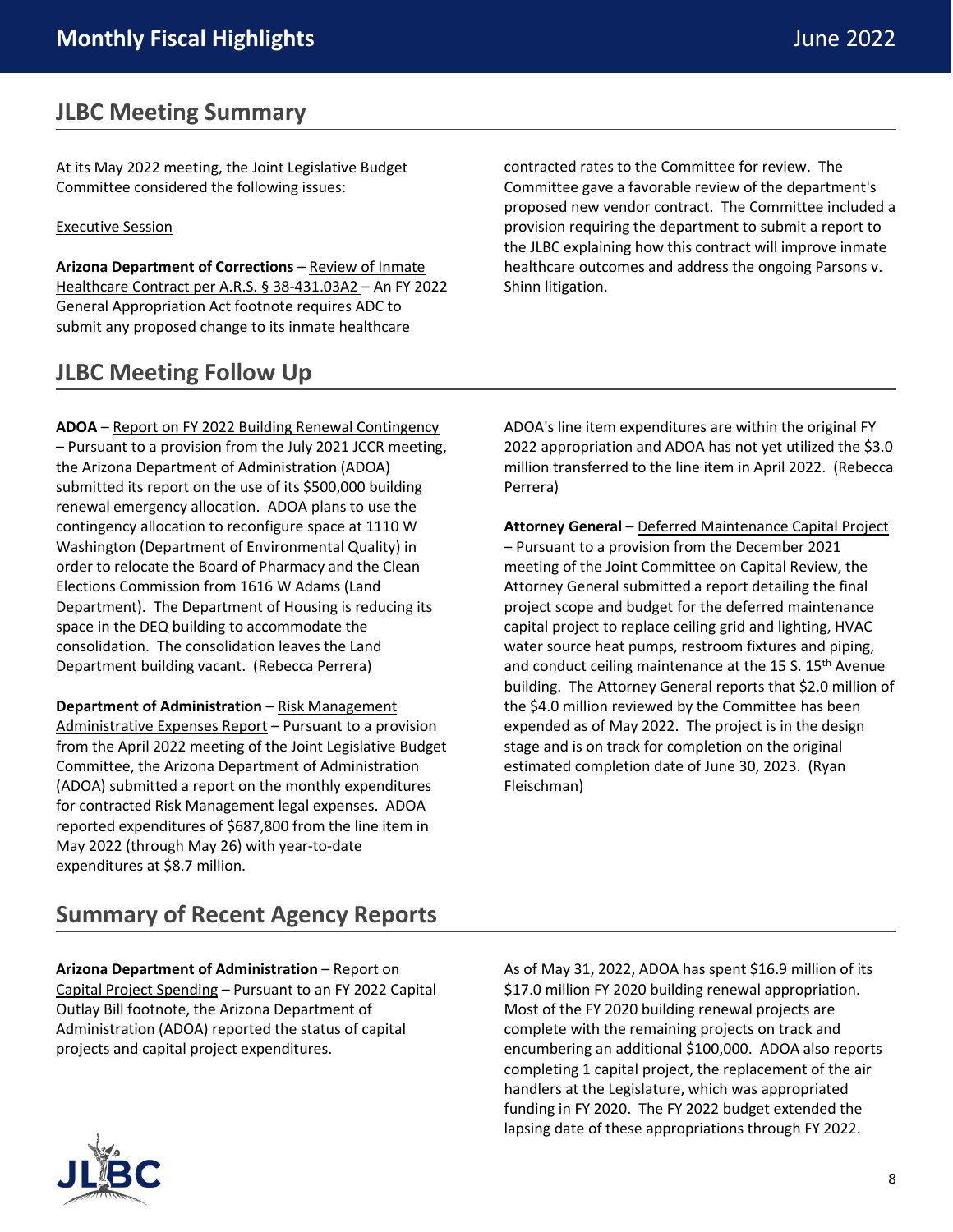### **Monthly Fiscal Highlights** June 2022

In addition, ADOA has spent \$9.9 million of its \$16.0 million FY 2021 building renewal appropriation. The majority of FY 2021 projects are in the process of encumbering an additional \$4.9 million. The majority of the FY 2021 projects have started or are complete. Further, ADOA has spent \$5.5 million and encumbered an additional \$6.2 million for its \$24.2 million FY 2022 building renewal appropriation. The majority of the FY 2022 projects have started.

Finally, ADOA reported on several capital projects that is managing, including phase 2 replacement of the air handlers at the Legislature, demolition of the Department of Corrections buildings and an Arizona State Hospital building, Fire Alarm replacement at the State Fair, a Wellness Center at the Department of Public Safety, and several federally funded projects at State Parks. ADOA reports that all these projects are on track. (Rebecca Perrera)

**Arizona Department of Administration** – Report on Private Leases – Pursuant to A.R.S. § 41-792D, the Arizona Department of Administration (ADOA) is biennially required to submit a report on all approved office leases that exceeded the Lease Cost Review Board's (LCRB) estimated average cost per square foot for privatelyowned office space during the prior 2 years. ADOA approved 48 leases in FY 2021 and FY 2022. Eight of the leases approved in these years exceeded the LCRB's \$22.93 average cost per square foot for FY 2021/FY 2022. In the past 2 years, ADOA reported that the state has reduced privately leased square footage by (6.53)% and annual lease costs by \$(4.28)%. The LCRB made no changes to the average cost per square foot of \$22.95 for FY 2023 and FY 2024. (Rebecca Perrera)

**AHCCCS** – Report on Nursing Facility Assessment Distribution Notification – An FY 2022 General Appropriation Act footnote allows the Arizona Health Care Cost Containment System (AHCCCS) to make nursing facility supplemental payments above its \$109.9 million appropriation so long as AHCCCS reports the increased payment total prior to expenditure. In May 2022, AHCCCS reported it expects to make \$124.0 million in supplemental payments in FY 2022. The \$14.1 million increase is due to the 6.2% federal match rate increase associated with the federally-declared COVID-19 public health emergency. While a transfer from the Long-Term Care Fund to the Nursing Facility Assessment addressed most of the increase, the agency still requires a federal expenditure authority increase of \$4.8 million for nursing facility distributions.

AHCCCS levies the Nursing Facility Assessment to receive matching Federal Funds, which are used to make supplemental payments to facilities for covered Medicaid expenditures. (Maggie Rocker)

**Department of Corrections** – Report on Sentencing Calculation Implementation – Pursuant to an FY 2022 General Appropriation Act footnote, ADC submitted its report on the progress made to incorporate all sentence calculations into the Arizona Corrections Information System (ACIS). The ACIS system has been in use since February 2020 and ADC reports that there are currently 14 sentencing calculations enhancement projects in progress and 3 additional legislative modifications. The existing software contract allows for up to 10,000 hours per year from the vendor for system updates and improvements. ADC estimates that the 14 sentencing enhancements will require between 8,800-11,000 hours of labor at a cost of up to \$1.2 million. The 3 legislative changes combined will take 9,286 hours of labor and are being completed with the existing 10,000 hours in the contract. (Geoffrey Paulsen)

**Arizona Criminal Justice Commission** – Report on Anti-Racketeering Revolving Fund – Pursuant to A.R.S. § 13- 2314.01 and § 13-2314.03, the Arizona Criminal Justice Commission (ACJC) provided its quarterly report on the activities of the Arizona Anti-Racketeering Revolving Fund (ARRF). ACJC is required to compile quarterly expenditures of the Attorney General, department, agency, county attorney, and political subdivision reports into a single comprehensive report of sources and expenditures as well as report on forfeiture orders.

In the third quarter of FY 2022, the ARRF received revenues totaling \$9.7 million and had expenditures totaling \$5.6 million. Revenues for investigating and prosecuting agencies were highest in the pass-thru account of the Attorney General at \$3.1 million. Agencies participating in Maricopa County cases accounted for the highest expenditure total in the quarter with \$1.9 million in ARRF monies spent.

In the third quarter of FY 2022, participating agencies received \$3.3 million in net collections from seized assets originally valued at \$6.9 million. Net collections decreased by \$(2.8) million, or about (45.3)%, from the previous quarter. Net collections were highest in the Attorney General's Office at \$1.8 million, which derived from forfeitures valued at \$4.7 million. Some assets and properties were released back to the owner, but most were retained or sold by law enforcement.

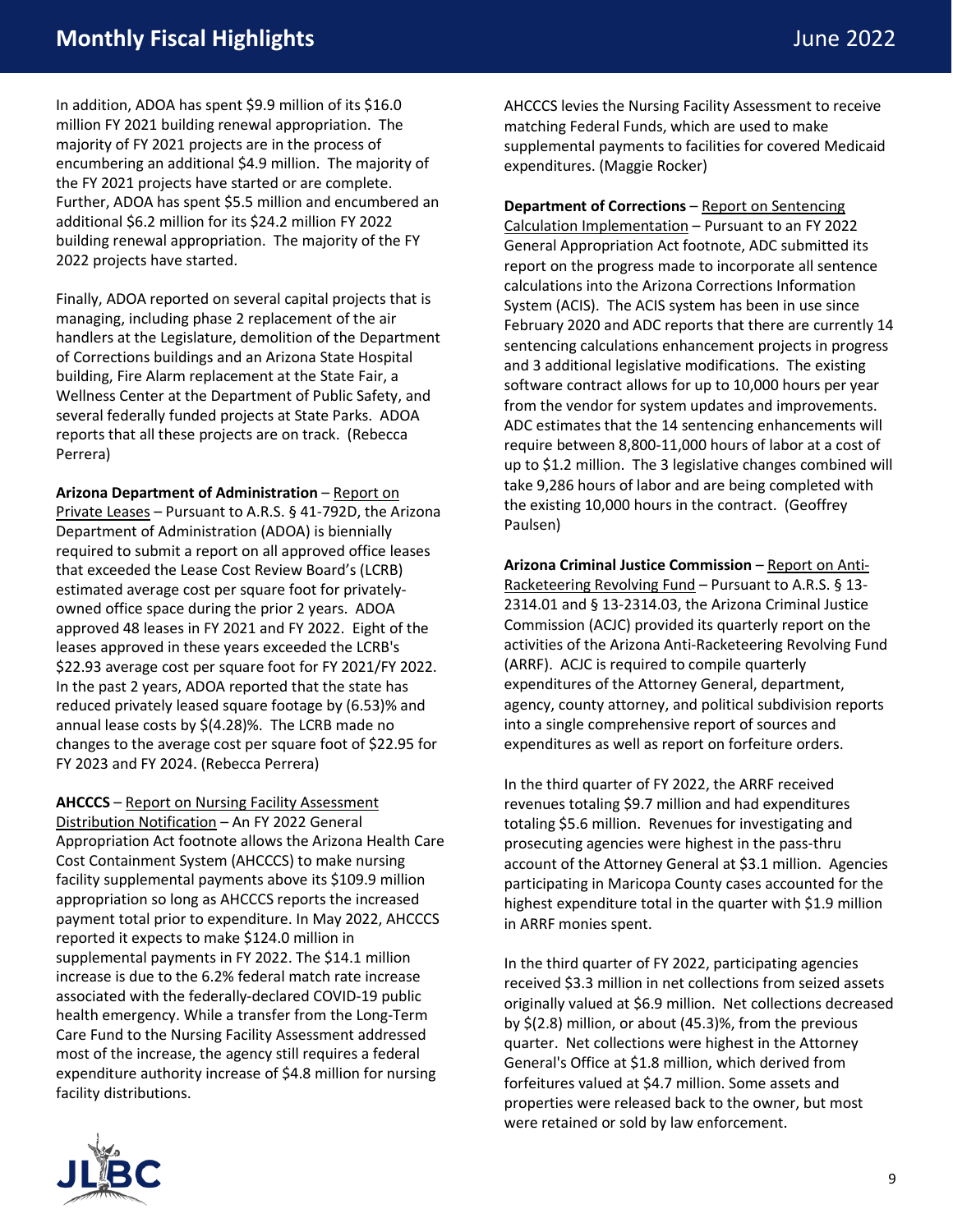### **Monthly Fiscal Highlights** June 2022

ARRF consists of monies derived from seized property and assets that result from judgments pursuant to antiracketeering statutes. Once a settlement or conviction is reached, the Attorney General disperses the monies to the involved state and local investigative and prosecutorial agencies. Additionally, assets seized as part of a federal investigation are deposited into the fund and used in accordance with state and federal guidelines. Monies in ARRF are used to help fund the investigation and prosecution of any offense defined as racketeering pursuant to Arizona statutes. (Ryan Fleischman)

**Department of Economic Security** – Report on Cost Effectiveness Study Rates for Developmental Disabilities Programs – Pursuant to A.R.S. § 36-2960, the Department of Economic Security (DES) provided its annual report of the cost-effectiveness study (CES) rate for persons receiving services from the Division of Developmental Disabilities (DDD). The CES reflects a federal requirement for Arizona's Medicaid program that the net cost of home and community-based services (HCBS) for a DDD client enrolled in ALTCS may not exceed the net cost of institutional services for that client.

*Table 7* below displays the CES for each DDD institutional setting. The FY 2023 CES ranges from approximately \$681 per day (\$248,565 in annual costs) for clients that would be placed in an Intermediate Care Facility for Individuals with Intellectual Disabilities (ICF/IID) to \$1,479 daily (\$539,835 annually) for individuals that would be placed in a nursing home with the most intensive level of supervision. The rates have increased 12.5% to 15.0% above the FY 2022 rates. The FY 2022 budget continued to appropriate \$1.2 million from the Special Administration Fund in FY 2022 for ALTCS clients with service costs exceeding the CES rate; the FY 2023 appropriation has not yet been finalized. (Chandler Coiner)

| Table 7                                                                            |            |  |  |  |  |
|------------------------------------------------------------------------------------|------------|--|--|--|--|
| FY 2023 Cost-Effective Study Rates by<br><b>Placement Setting</b>                  |            |  |  |  |  |
|                                                                                    | FY 2023    |  |  |  |  |
| Institutional Setting                                                              | Daily Rate |  |  |  |  |
| ICF/IID 1/                                                                         | \$681      |  |  |  |  |
| Medical/Nursing Level II                                                           | \$750      |  |  |  |  |
| Medical/Nursing Level III                                                          | \$819      |  |  |  |  |
| Medical/Nursing Level IV                                                           | \$1,479    |  |  |  |  |
| <b>Behavioral Health</b>                                                           | \$1,282    |  |  |  |  |
| 1/<br>Intermediate Care Facility for Individuals<br>with Intellectual Disabilities |            |  |  |  |  |



**Department of Environmental Quality** – Report on Use of Indirect Cost Recovery Fund – Pursuant to an FY 2022 General Appropriation Act footnote, the Department of Environmental Quality (DEQ) provided its report on the intended use of Indirect Cost Fund monies in excess of \$13,962,600 in FY 2022.

Revenue for the Indirect Cost Fund comes from the application of a United States Environmental Protection Agency (EPA) approved formula to each fund. Monies in the fund are used for departmentwide administrative personnel and overhead costs that are not directly allocated to the budget of the contributing programs.

DEQ estimates that FY 2022 revenues will total \$14,700,000, or \$737,400 above the \$13,962,600 appropriated figure. DEQ's intended use of the \$737,400 in excess revenues includes the remaining Indirect Cost Fund staff costs for the fourth quarter of FY 2022, contractor expenses, and other operating expenses. (Ryan Fleischman)

**Arizona State Parks Board** – Report on the Status of Capital Improvement Projects – Pursuant to a provision in the FY 2022 Capital Bill (Laws 2021, Chapter 406), the Arizona State Parks Board (ASPB) reported on the status of all capital improvement projects and capital improvement expenditures.

The Governor's Office has allocated monies from the Federal Coronavirus State and Local Fiscal Recovery Fund (CSLFRF), which is part of the American Rescue Plan Act, to address the wastewater needs of Buckskin Mountain State Park. ADOA will be administering the project. With this change in fund source, ASPB's State Lake Improvement Fund (SLIF) allocation for the Buckskin Mountain Redevelopment project has decreased to \$500,000 from its original \$1.0 million. The remaining SLIF balance for this project is \$436,000.

The Governor's Office has also allocated monies from the CSLFRF to address the wastewater needs of Roper Lake State Park, with ADOA administering the project. With this allocation, ASPB is requesting that the \$400,000 FY 2018 non-lapsing appropriation be lapsed and redirected towards issuing grants.

The funding sources for ASPB's capital projects include \$1.2 million from SLIF and \$1.9 million from SPRF for a total of \$3.1 million in capital project funding. Of the \$3.1 million amount, ASPB has expended \$69,200 on capital projects as of May 2022. A total of 8 projects remain active. *Please see Table 8 below for more details.* (Nate Belcher)